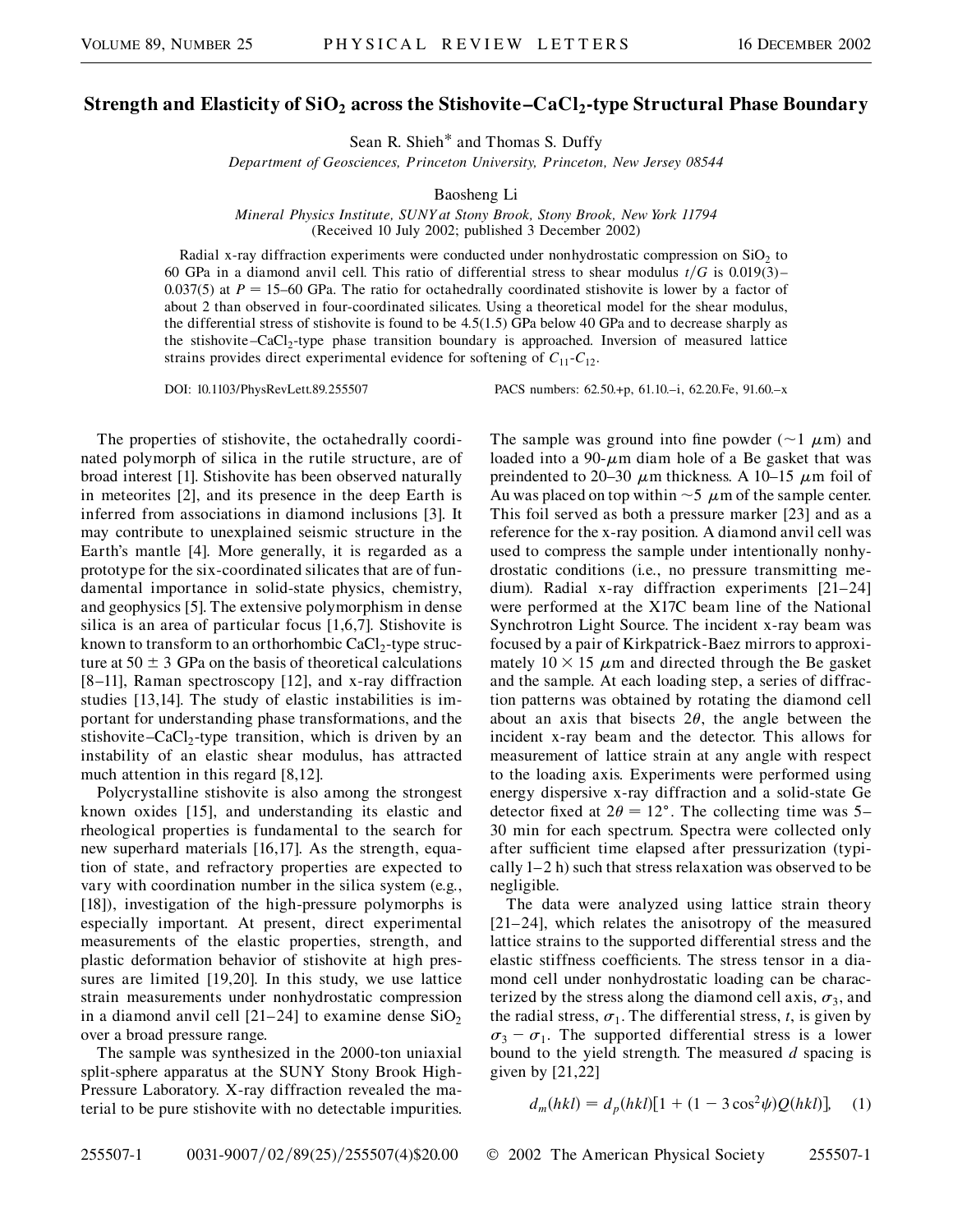where  $d_m(hkl)$  is the measured interplanar spacing for plane  $(hkl)$ ,  $d<sub>p</sub>(hkl)$  is the *d* spacing resulting from the hydrostatic component of stress,  $\psi$  is the angle between the diffracting plane normal and the loading direction, and

$$
Q(hkl) = (t/3)\{\alpha[2G_R^X(hkl)]^{-1} + (1-\alpha)(2G_V)^{-1}\}.
$$
 (2)

 $G_R^X(hkl)$  is the x-ray shear modulus under the Reuss (isostress) condition and  $G_V$  is the shear modulus under Voigt (isostrain) conditions. The parameter  $\alpha$ , which can vary between 0 and 1, is the weighting factor for the relative degree of stress and strain continuity across grain boundaries. We assumed that the sample here was under isostress (Reuss) conditions.We note that the measured *d* spacing is equivalent to the *d* spacing under hydrostatic stress when  $1 - 3\cos^2 \psi = 0$  or  $\psi = 54.7^\circ$ . The differential stress can be estimated from the shear modulus and the average  $Q(hkl)$  value from all measured reflections by [21,22]

$$
t = 6G \langle Q(hkl) \rangle. \tag{3}
$$

The diffraction patterns (Fig. 1) obtained at  $\psi = 0^{\circ}$ and 90° describe the maximum and minimum strain in the sample. The peaks shift to lower energies as the angle from the loading axis increases. As expected, the *d* spacings increase linearly with  $1 - 3\cos^2 \psi$ .

By assuming that the measured *d* spacings correspond to volume compression under hydrostatic stress, data at  $\psi = 0^{\circ}$ , 54.7°, and 90° can be compared with previous equation of state data under quasihydrostatic [1,13,25,26] and nonhydrostatic [6] conditions (Fig. 2). The equation of state at 54.7° generally agrees with previous quasihydrostatic measurements [1,13,25,26], but appears slightly less compressible than the measurements of Hemley *et al.* [1] above 30 GPa. Fitting the 54.7° data below 50 GPa to a Birch-Manurghan equation of state yields a pressure derivative of the bulk modulus,  $K_0^{\prime}$ , of 4.6(1) when the bulk modulus,  $K_0$ , is fixed at 304 GPa [25]. This pressure derivative is intermediate to previous values from compression using a He medium  $(K_0' = 3.98)$  [1], ultrasonic



FIG. 1. Energy dispersive x-ray diffraction spectra at maximum strain ( $\psi = 0^{\circ}$ ) and minimum strain ( $\psi = 90^{\circ}$ ).

elasticity  $(K_0' = 5.1)$  [25], and direct shock compression of stishovite  $(K_0' = 5.0)$  [27], and in good agreement with very recent measurements from quenched laser heated samples  $[K_0' = 4.8(2)]$  [26]. As expected, the equation of state at 90° agrees with previous nonhydrostatic compression data [6] since conventional axial x-ray diffraction experiments are performed near this angle. These results show that the inferred compression curve is strongly sensitive to orientation with respect to the loading axis.

Many studies of superhard solids have focused on the more easily measured aggregate elastic properties (e.g., the bulk modulus or, less frequently, the shear modulus) as a proxy for strength [16,17] as the elastic properties are a reflection of bond strength and directionality. However, elastic properties alone are insufficient for complete characterization as shear strength can vary by more than a factor of 10 for materials with comparable shear moduli [16,17]. The hardness may also vary dramatically for materials with similar bulk moduli [16]. A more useful parameter is the ratio of shear strength,  $\tau$ , to shear modulus, *G*, which reflects the contributions of both plastic and elastic deformation. Theoretical studies of ideal strengths of solids are typically expressed in terms of  $\tau/G$ , with values ranging from 0.03–0.04 for fcc metals to values as large as 0.25 for covalently bonded materials [17,28]. In this study, we examine the ratio of  $t/G$ , where we expect that at high pressures *t* has reached its limiting value of  $2\tau$ . This ratio can be directly obtained from the average slope of the *d* spacing vs  $1 3 \cos^2 \psi$  relation.

For SiO<sub>2</sub>, we find that  $t/G$  varies from 0.019(3) to 0.037(5) in the pressure range of 15–60 GPa (Fig. 3).



FIG. 2. Equation of state at  $\psi = 0^{\circ}$ , 54.7° and 90°. Solid symbols are from this study. Open squares are from Ref. [6] and open triangles are from Refs. [1,14]. The solid line is a fit to our data at  $\psi = 54.7^{\circ}$  using the Birch-Murnaghan equation of state. Error bars are smaller than symbols where not shown .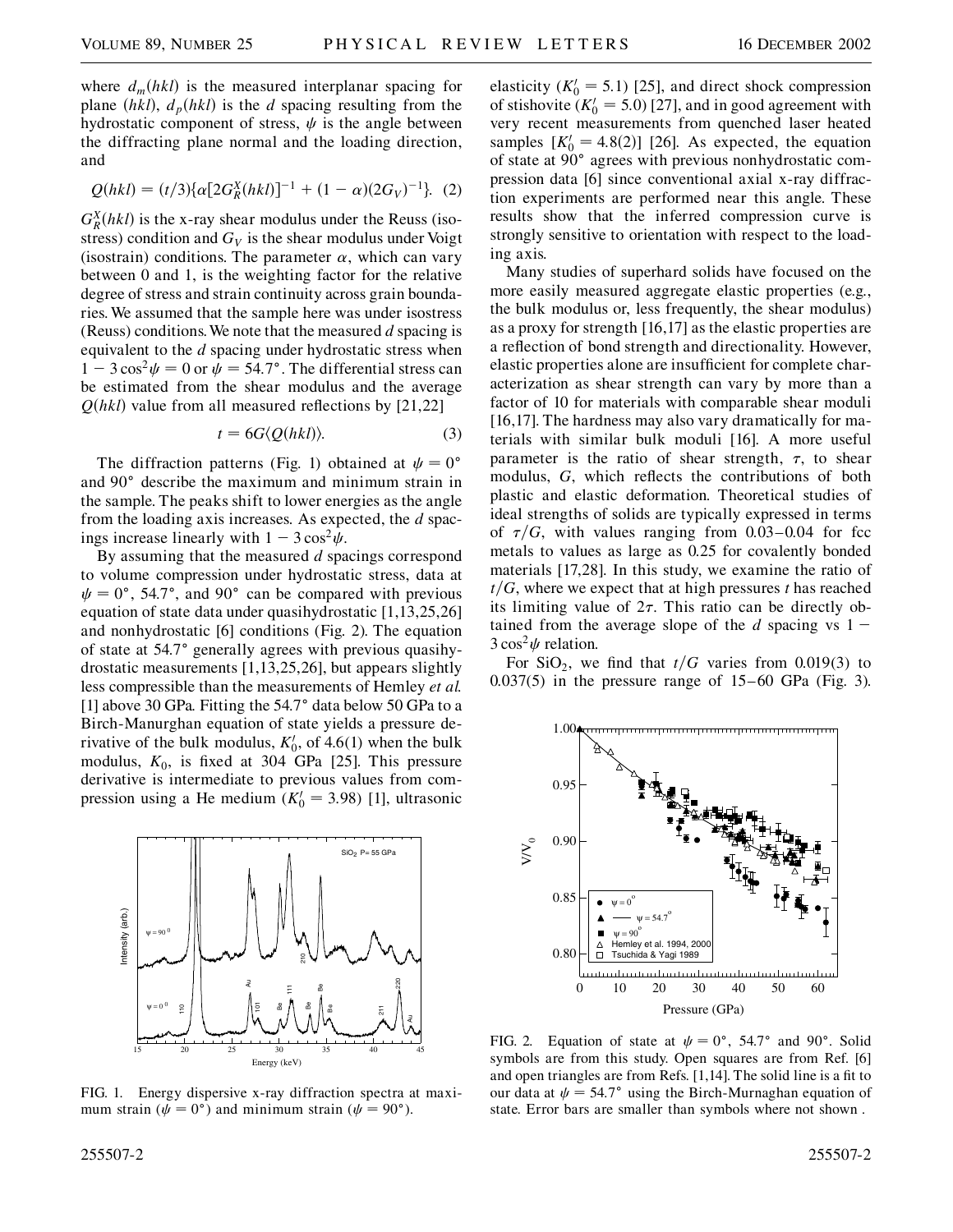

FIG. 3. Ratio of differential stress to shear modulus as a function of pressure. Solid circles denote data from this study. Open squares are from Ref. [29]. Open diamonds are from Ref. [24]. The upward and downward pointing triangles are calculated from the data of Ref. [9] and Ref. [10], respectively (see text for detail).

Despite the increase with pressure,  $t/G$  values still lie well below the expected ideal strength for strong brittle solids [28]. There is no observable change in  $t/G$  across the expected pressure of the stishovite–CaCl<sub>2</sub>-type phase transformation ( $\sim$  50 GPa). Surprisingly, the ratio of differential stress to shear modulus for stishovite is about one-half the value found for olivine  $(\alpha - Mg_2SiO_4)$  [29] and ringwoodite  $(\gamma \text{-Mg}_2 \text{SiO}_4)$  [24] at pressures below 30 GPa (Fig. 3). That is, as a fraction of the shear modulus, the differential stress supported by stishovite is significantly less than that of four-coordinated silicates for which  $t/G$  values of 0.03–0.07 have been observed [24]. The enhanced hardness of six-coordinate silicates [17], therefore, must primarily reflect the increase in elastic properties across the transition.

In order to quantify the differential stress, it is necessary to estimate the shear modulus. Shear moduli of stishovite have been reported from ultrasonic experiments on polycrystalline aggregates to 10 GPa [19,25] and by theoretical calculations [8,9]. Density functional theory calculations [8,9] show that the elastic moduli  $C_{11}$ - $C_{12}$  and, consequently, the Reuss bound shear modulus of stishovite decreases rapidly above 40 GPa and vanishes at approximately 47 GPa. This is the manifestation of the tetragonal shear instability responsible for the softening of the  $B_{1g}$  Raman mode [12] and the transition to the orthorhombic  $CaCl<sub>2</sub>$ -type phase [8]. Similar results for the elastic moduli have also been reported from a Landau analysis [10,14] based on a theoretical study [9].

Figure 4 shows the differential stress obtained using the Reuss bound on the shear modulus from the Landau analysis [10]. The differential stress is found to be nearly constant or weakly increasing at pressures of 15–40 GPa and to drop sharply as the transition pressure is approached. The differential stress then recovers rapidly to values of  $5 \pm 2$  GPa at  $52-55$  GPa in the CaCl<sub>2</sub>-type phase. Figure 4 also shows that the differential stresses supported by stishovite are significantly lower than those of ringwoodite. This finding is consistent with measurements on  $SiO<sub>2</sub>$  glass [18] which show a large reduction in strength as the coordination in the glass increases from fourfold to sixfold during compression. Our results are insensitive to the choice of theoretical model [8–10] for the shear moduli. Using the pressure dependent elastic moduli of Ref. [11] and the expressions for  $G_R^X(hkl)$  in the tetragonal system [22], the predicted values of  $Q(hkl)$  (for  $t = 2.5-4.5$  GPa and  $\alpha = 1$ ) are shown in Fig. 3 (open triangles). Similar results are obtained using the moduli of Ref. [10]. These results show that our lattice strain observations are fully consistent with the elasticity values reported in the theoretical studies.

Application of the lattice strain equations has also been used to directly recover the full elastic stiffness tensor at high pressures for materials in the cubic and hexagonal systems [21–24]. Stishovite crystallizes in the tetragonal system (class  $4/mmm$ ) and thus has six independent elastic stiffnesses  $(C_{11}, C_{12}, C_{13}, C_{33}, C_{44}, C_{66})$ . The combination of lattice strain equations [21] for four independent lattice reflections together with expressions for the compressibility and the pressure dependence of the  $c/a$  ratio are, in principle, sufficient for recovery of the full elastic tensor. Our inversions on simulated data sets revealed that the lattice strain equations are largely insensitive to  $C_{44}$  and  $C_{66}$ ; hence, these parameters were fixed to theoretical values [9]. We then inverted for the remaining moduli using the (110) and (211) reflections together with the following expressions:



FIG. 4. Differential stress supported by stishovite as a function of pressure. Solid symbols are from this study with a fit to the data shown by the solid line. Open squares and diamonds are from Ref. [29] and Ref. [24], respectively.